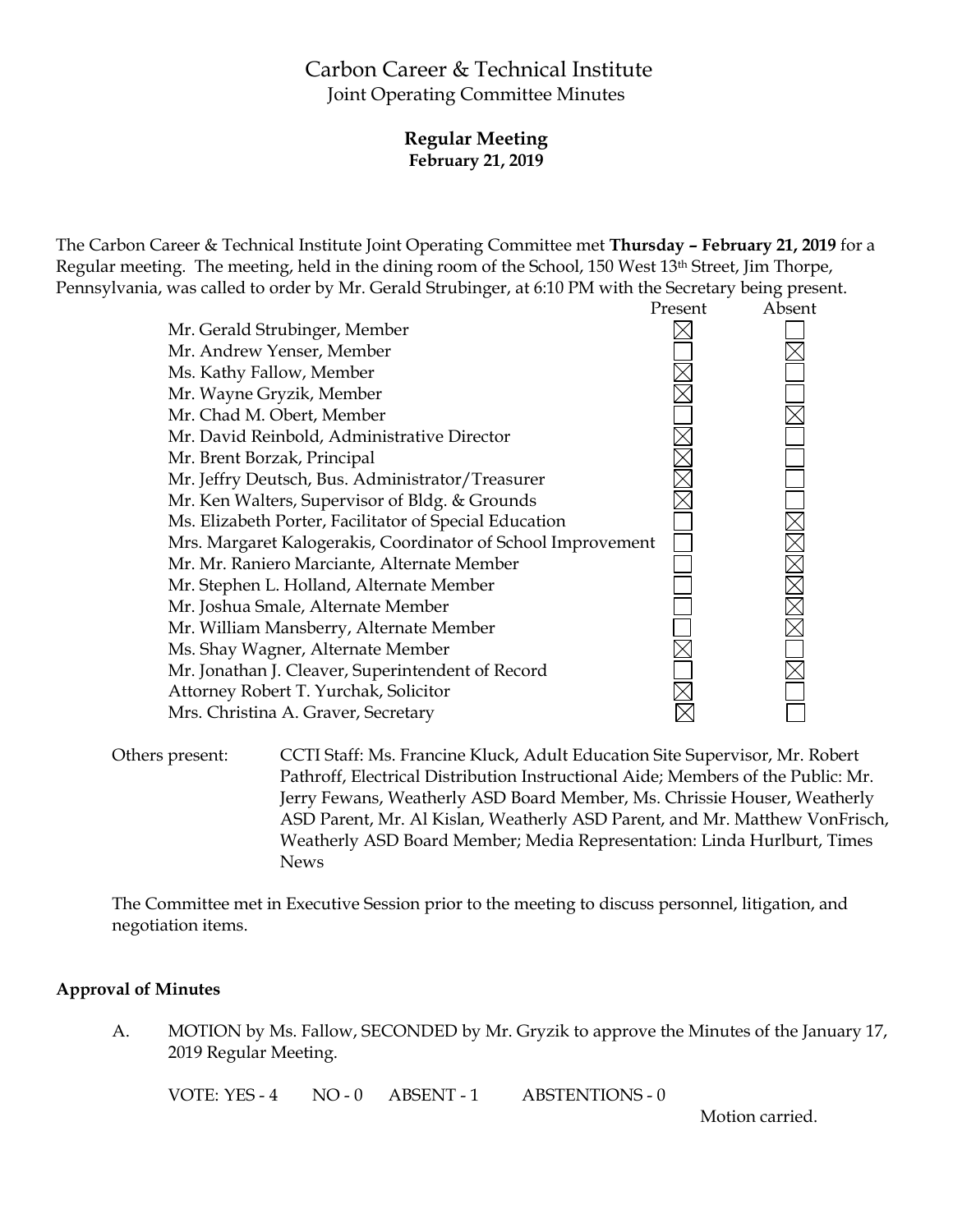### **Courtesy of the Floor to Visitors**

NONE

### **Approval of Treasurer's Report (January 2019)**

A. MOTION by Mr. Gryzik, SECONDED by Ms. Fallow to approve the Treasurer's Report for January 2019 showing a final balance of \$7,749,284.92 in the General Fund, and \$71,023.14 in the Student Activities Account.



### **Approval of Payment of Bills**

A. MOTION by Ms. Fallow, SECONDED by Mr. Gryzik to approve Payment of Bills - General Fund and Other Accounts.



#### **Administrative Reports**

- A. Director's Report Mr. Dave Reinbold, Administrative Director
- B. Principal's Report Mr. Brent Borzak
	- Mr. Rob Pathroff Electrical Distribution and Automation/Electrician Instructional Aide Mr. Borzak introduced Mr. Pathroff an instructional aide who has just completed filling in a long-term teacher position. Mr. Borzak said he's done a super job and there was never a problem during the four months he covered.

Mr. Pathroff shared that he is a CCTI (formerly CCAVTS) graduate from the electronics program. He's been on staff for 23 years, 16-17 of those years in the electrical program. He said that his goal in filling in for teacher Mr. Cope was to not have any gaps in the learning process. He feels a very smooth transition was made and now as Mr. Cope has returned, they are again smoothly transitioning with the students losing no learning time. Mr. Reinbold shared that Mr. Pathroff has an Associate's Degree and that all of our instructional aides are very well qualified in our technical areas.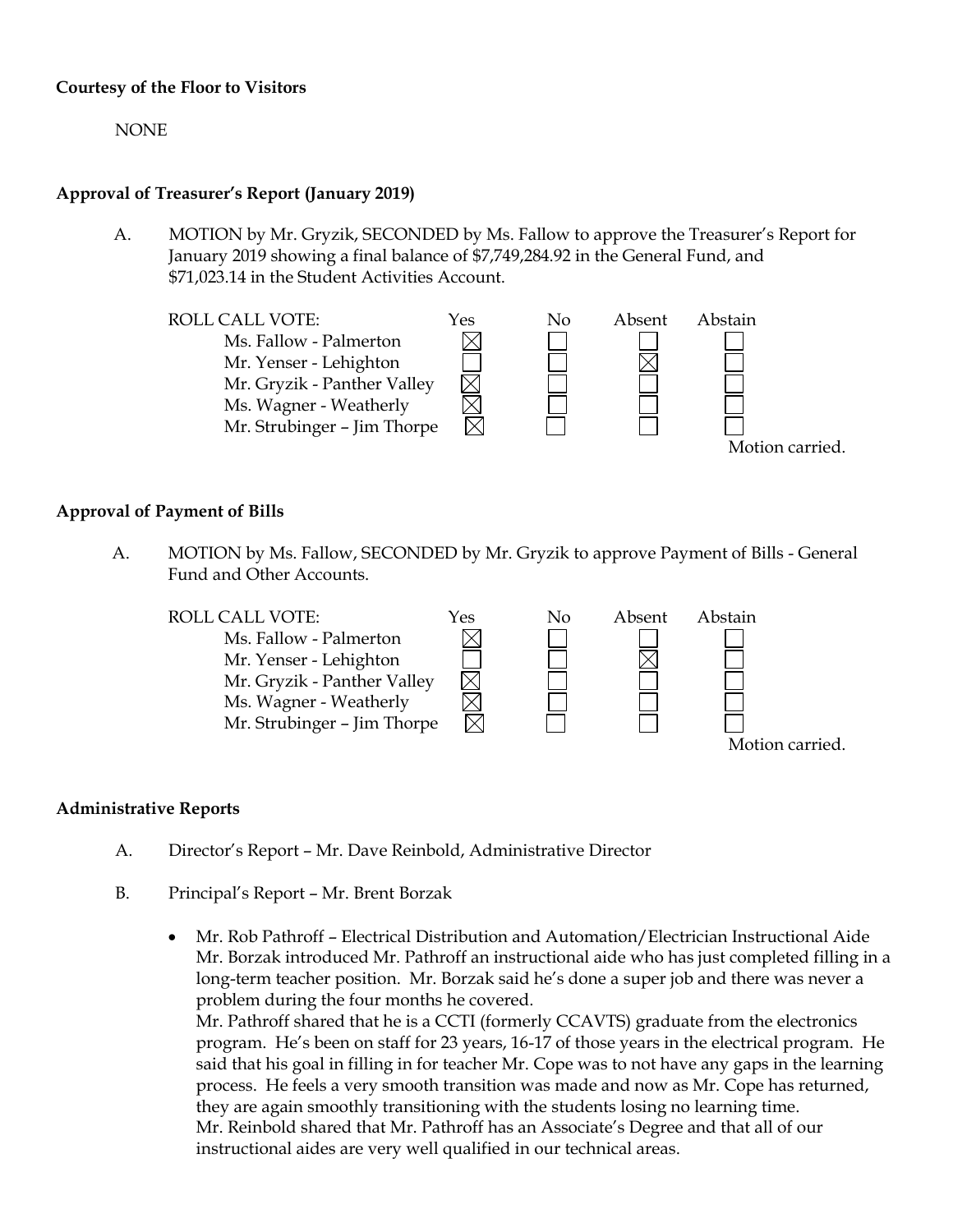Mr. Pathroff said that he is very proud to be instructing at CCTI. Mr. Gryzik thanked him for sharing his expertise in the classroom and passing along his wisdom. Ms. Fallow stressed that his expertise enriches the education the students are receiving and that he is a role model in the classroom giving them a clear idea of the path to their future. She also thanked Mr. Pathroff.

Mr. Reinbold added that Rob also plays in a band and often plays along with the CCTI "band." Although music is not part of the school curriculum, Mr. Reinbold feels it is important to offer a musical outlet to the students.

- The 2018-2019 school year has progressed in to the third marking period. There were over fifty students with perfect attendance in the second marking period. Throughout February, we will be celebrating Career and Technical Education Month at CCTI with various activities, including multiple presentations involving various social topics (cyber bullying, social media, distracted driving, acquaintance rape and drugs/alcohol/suicide). In addition, each school district's guidance counselors are invited to tour technical areas of their choice throughout the month. Each week students from each school will be recognized with a treat at lunch. CCTI has implemented the *Safe 2 Say Something* initiative and all staff and students were trained on it. There is planning and preparations for the upcoming SkillsUSA, DECA and HOSA state competitions. Health medical students will be taking their PA Nurse Aide exams on February 21st. Guidance and administration are currently gearing up for scheduling and anticipating the incoming applications in March.
- C. Adult Education Ms. Francine Kluck, Adult Education Site Supervisor
	- **Course Offerings Spring/Summer 2019**

| Esthetician                                |
|--------------------------------------------|
| Nail Technician                            |
| Forklift                                   |
| PA State Inspection Mechanic Certification |
| Small Gas Engine Repair                    |
| Auto Collision                             |
| New! Air Conditioning Fundamentals         |
| New! Conversational Spanish                |
| <b>GED Preparation Courses</b>             |
|                                            |
|                                            |
|                                            |

- Program descriptions, orientations, and start dates are available at [www.carboncti.org/adult-education;](http://www.carboncti.org/adult-education) Spring/Summer 2019 schedule available. Follow our happenings on Facebook @cctiadulted or Carbon Career and Technical Institute – Adult Education.
- **Outreach and Program Development Report**
	- February 4 Welding class started; 7 students
	- February 4 GED Student Orientation CCTI
	- February 4 Nurse Aide class started; 6 students
	- February 5 Air Conditioning Fundamentals started; 8 students
	- **February 6- Pearson Vue Testing Center Open**
	- **February 21 Nurse Aide Orientation**
	- **February 27- Pearson Vue Testing Center Open**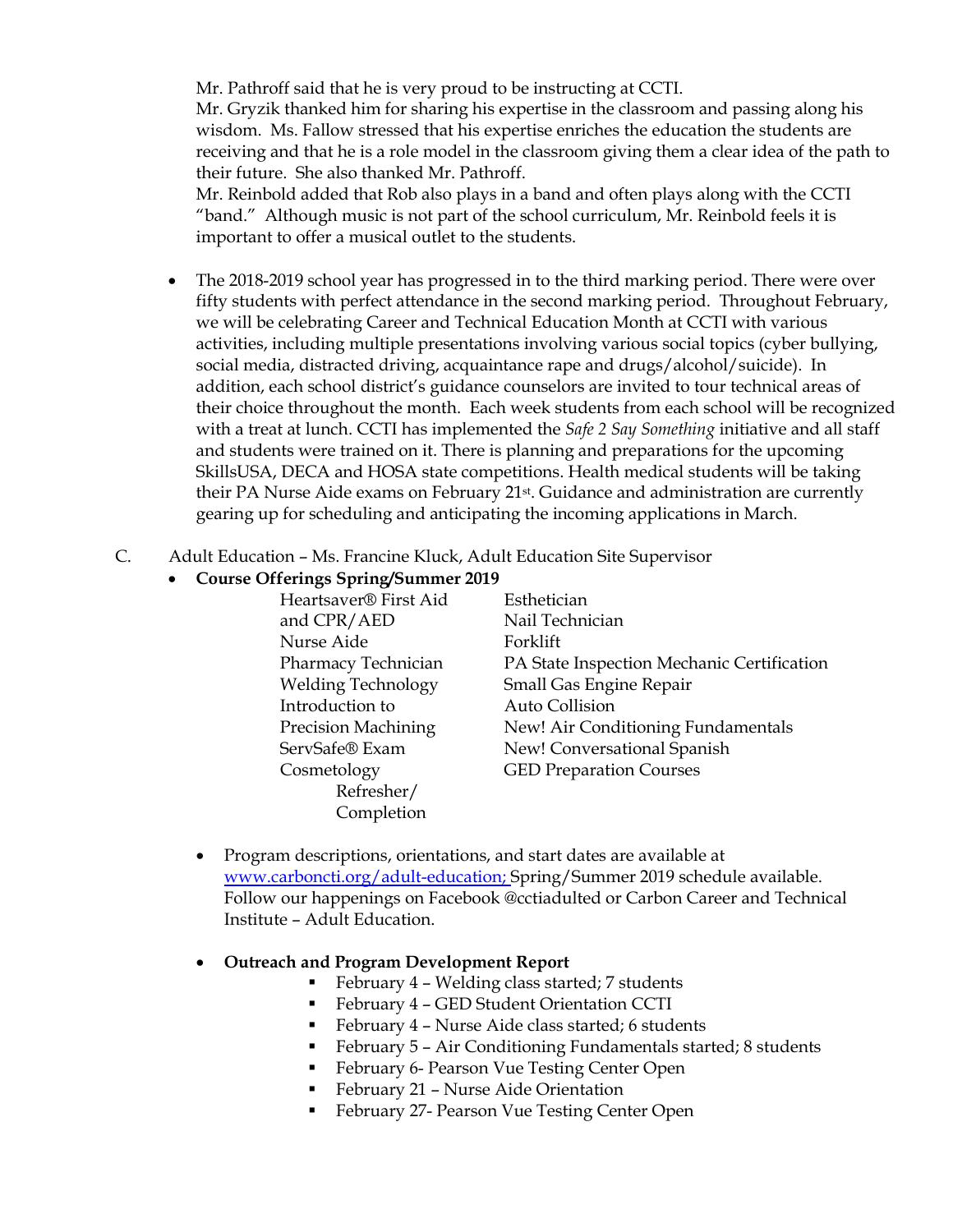# **Program Development**

Adult Education is offering an OSHA Regulated Fork Lift Training April 25th, 4:00 - 8:00 p.m. CCTI's forklift operator training course covers the topics as specified in OSHA Regulation 29 CFR.1910.178 Section L. Forklift dynamics will be covered in detail including: safe operating procedures, location and function of controls, preuse forklift inspection, safe refueling procedures, hazards encountered in the workplace, operations/limitations of the forklift, load stability/ manipulation, and pedestrian traffic. Certificates of completion and wallet cards will be issued upon successful completion of the course. Must be 18 years old to attend. Tuition: \$175/person

# **Grant Report – GED Classes**

March 27th GED spring graduation planned – six students have passed their GED exam while attending CCTI's GED classes in partnership with Lehigh Carbon Community College. CCTI had the first GED graduate from the Carbon County Prison.

- o GED exam scholarships awarded 16 GED modules to date.
- D. Building and Grounds Report Mr. Ken Walters, Supervisor of Buildings and Grounds
	- Mr. Walters, speaking of snow removal, said that his staff has been doing a fantastic job and the equipment is holding up well.
	- He mentioned that a member of his staff is currently taking the Adult Education HVAC course of which Ms. Kluck spoke.
	- The house project is going well. The first  $\frac{1}{2}$  of the unit is approximately 70% complete and will be moved outside within the next month at which time work on the 2nd box will begin.
	- Mr. Walters spoke about some up-grades currently underway at the school as well as some that are projected over the next few years including up-grades to security, roofing of maintenance garages, concrete & paving, and landscaping to name a few.

# E. Business Administrator's Report – Mr. Jeffry P. Deutsch, Business Administrator

- Mr. Deutsch shared that the 2019-2020 budget has been approved by the Palmerton Area and Panther Valley School Districts and that he and Mr. Reinbold are planning to attend meetings for Jim Thorpe Area, Weatherly Area, and Lehighton Area School Districts to answer any questions they may have regarding the budget.
- Ms. Fallow thanked Mr. Deutsch and Mr. Reinbold for attending their board meeting and answering questions that members had. She said that their explanation was very clear and that they provided a very good presentation. She encouraged the other JOC members to invite them to their school board meetings if their home members have questions.
- Mr. Gryzik also thanked Mr. Reinbold and Mr. Deutsch for attending Weatherly's board meeting and answering their questions.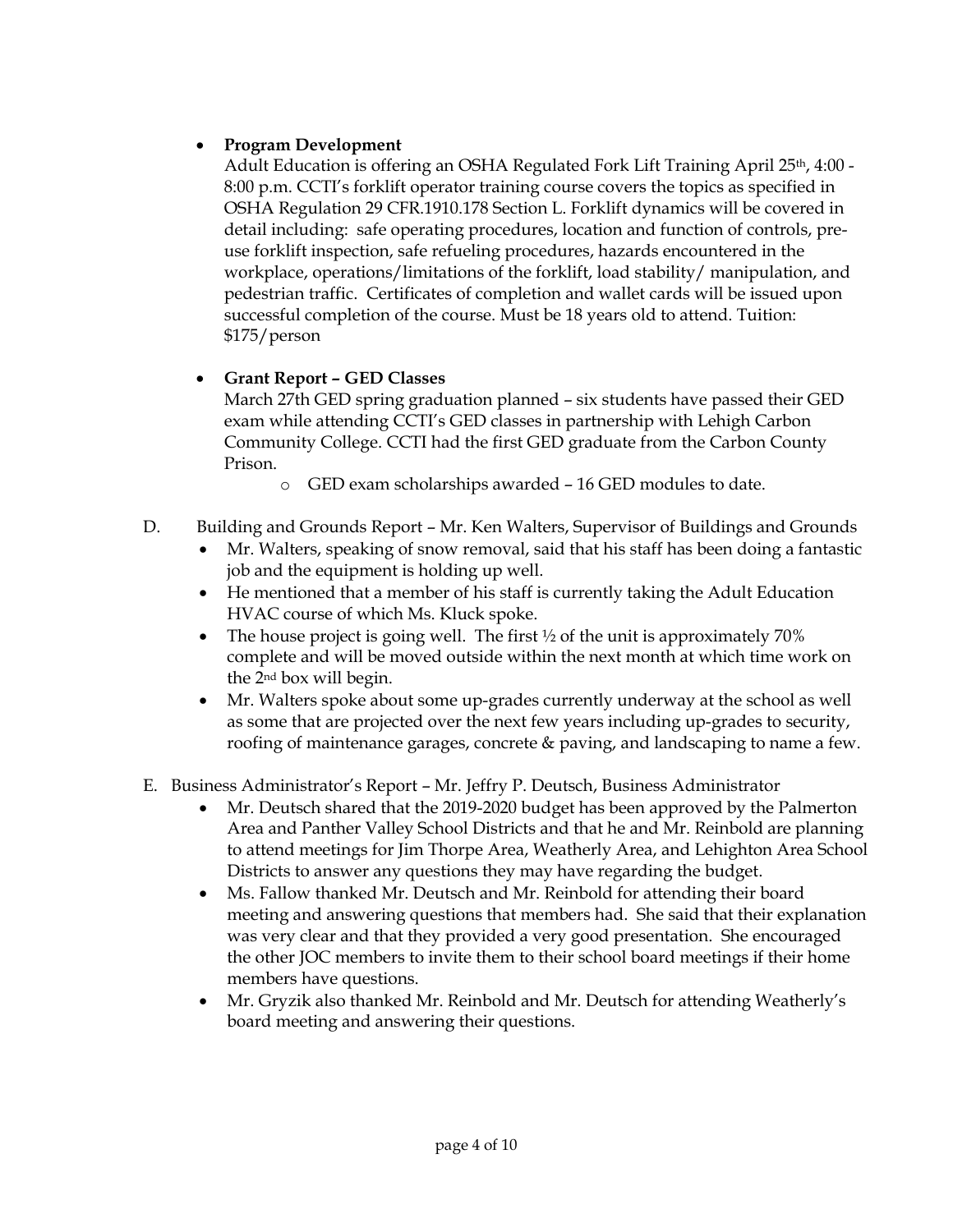### **Items of Business**

### *Personnel*

### **Authority Member Acknowledged**

A. MOTION by Mr. Gryzik, SECONDED by Ms. Fallow to acknowledge receipt of the Letter of Appointment to the Carbon Career & Technical Institute Authority (5 Year Term – January 2019 through January 2024):

Palmerton Area School District – Mrs. Darlene Yeakel

VOTE: YES - 4 NO - 0 ABSENT - 1 ABSTENTIONS - 0

Motion carried.

#### *Education*

MOTION by Ms. Fallow, SECONDED by Mr. Gryzik that the following motions be approved:

### **Homebound Instruction Approved**

A. that homebound instruction be approved for student #10789 for 5 hours per week beginning January 24, 2019 through February 21, 2019.

#### **Welding Competition Attendance Approved**

B. that two (2) CCTI Welding Technology students attend the Lehigh Valley AWS Student Welding Competition on March 1, 2019 at Northampton Community College, Bethlehem, PA. Mr. Thomas Bartholomew, Welding Technology Instructor will chaperone this event.

### **SkillsUSA State Leadership Conference Attendance Approved**

C. that sixty-three (63) CCTI students attend the SkillsUSA State Leadership Conference (competition) April 10-12, 2019 in Hershey, PA at a cost not to exceed \$20,974 to cover registration, transportation, and lodging expenses.

#### **SkillsUSA State Leadership Conference Chaperones Approved**

D. that Kevin Kuehner, SkillsUSA Advisor, Lisa Walck, Jeff Hazelton, Chris Graver, Scott Bartholomew, SkillsUSA Assistant Advisors and one (1) additional approved chaperones be approved as chaperones for sixty-three (63) CCTI students participating in the SkillsUSA State Leadership Conference (competition) April 10-12, 2019 in Hershey, PA at a cost not to exceed \$3,113 to cover registration, transportation, and lodging expenses.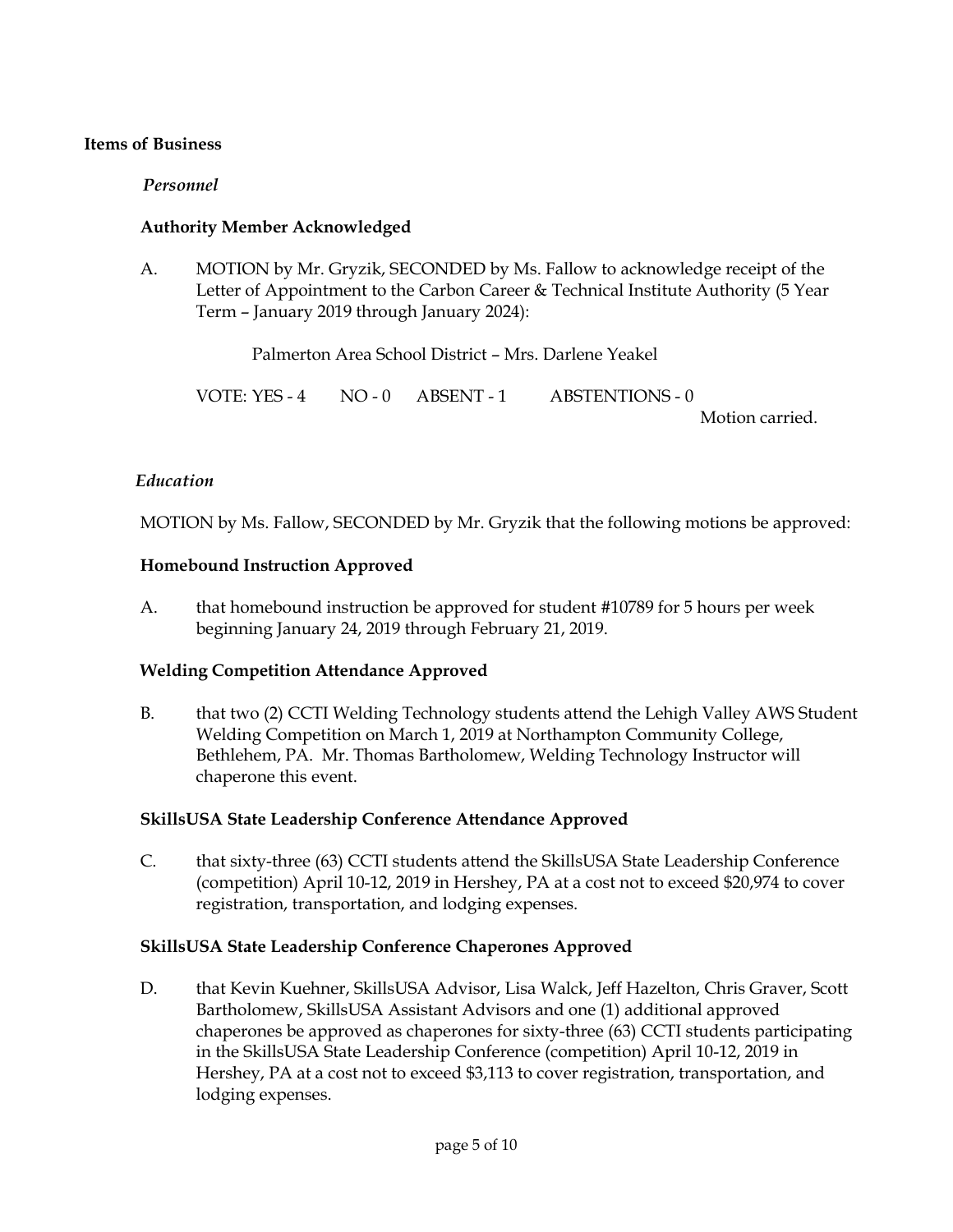# **Health Medical Field Trip Approved**

E. MOTION by that twenty-four (24) Health Medical students visit Ellis Island on April 24, 2019. Mrs. Michele Dominic, Health Medical Instructor, Mrs. Autumn Frey, Health Medical Instructional Aide, and Mrs. Peggy Kalogerakis, Coordinator of School Improvement will chaperone this event.

Note: Expenses for the trip are included in the 2018-2019 General Fund Travel Budget.

# **2019-2020 Freshman Exploratory Program Admission Requirement Acceptance Totals & Exceptions Set**

- F. to set the number of students who meet the 2019-2020 admissions requirements to the Freshman Exploratory Program at ten (10) per sending school district with the following exceptions:
	- 1. Students who meet the admissions criteria and/or students who completed a 6th, 7th, or 8th grade Career Academy will be given priority to enter the programs.
	- 2. Freshmen who commit to enrolling in low enrolled courses exclusively, and are accepted will not count toward their districts allotment of slots. Courses will be designated to be low enrolled after applications are received. Students will not be permitted to enroll in the Health Medical program as a freshman.

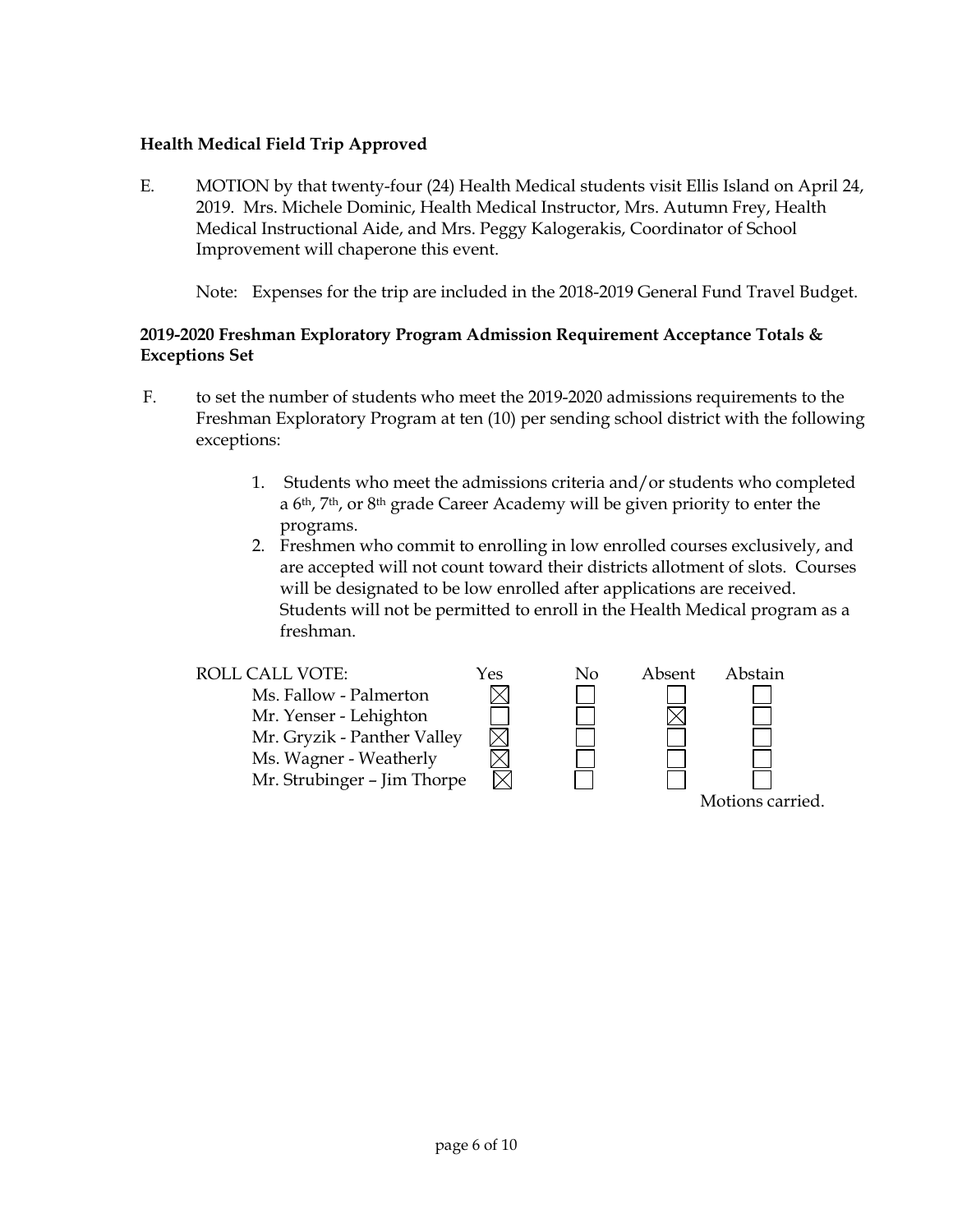### *Budget & Finance*

# **2019-2020 Proposed Operating Budget Resolution Acknowledged**

A. MOTION by Mr. Gryzik, SECONDED by Ms. Fallow to acknowledge receipt of the Resolution pertinent to the 2019-2020 Proposed Operating Budget for the Carbon Career & Technical Institute calling for receipts and expenditures in the amount of \$8,528,961 as follows:

### **Panther Valley School District**

Yes – 9, No - 0, Absent – 0, Abstentions – 0 – **Approved**



MOTION by Ms. Wagner, SECONDED by Mr. Gryzik that the following motions be tabled:

- B. to approve the CCTI Capital/Instructional Equipment Plan as presented.
- C. to authorize the following 2018-2019 Budgetary transfer:

From: 10-5900 CCTI General Fund-Budgetary Reserve/Fund Balance \$1,950,000.00

- To: CCTI Capital Projects Fund \$1,950,000.00
- D. to authorize the transfer of funds in the amount of \$1,950,000 from the CCTI General Fund to the CCTI Capital Projects Fund for future CCTI building and equipment needs.

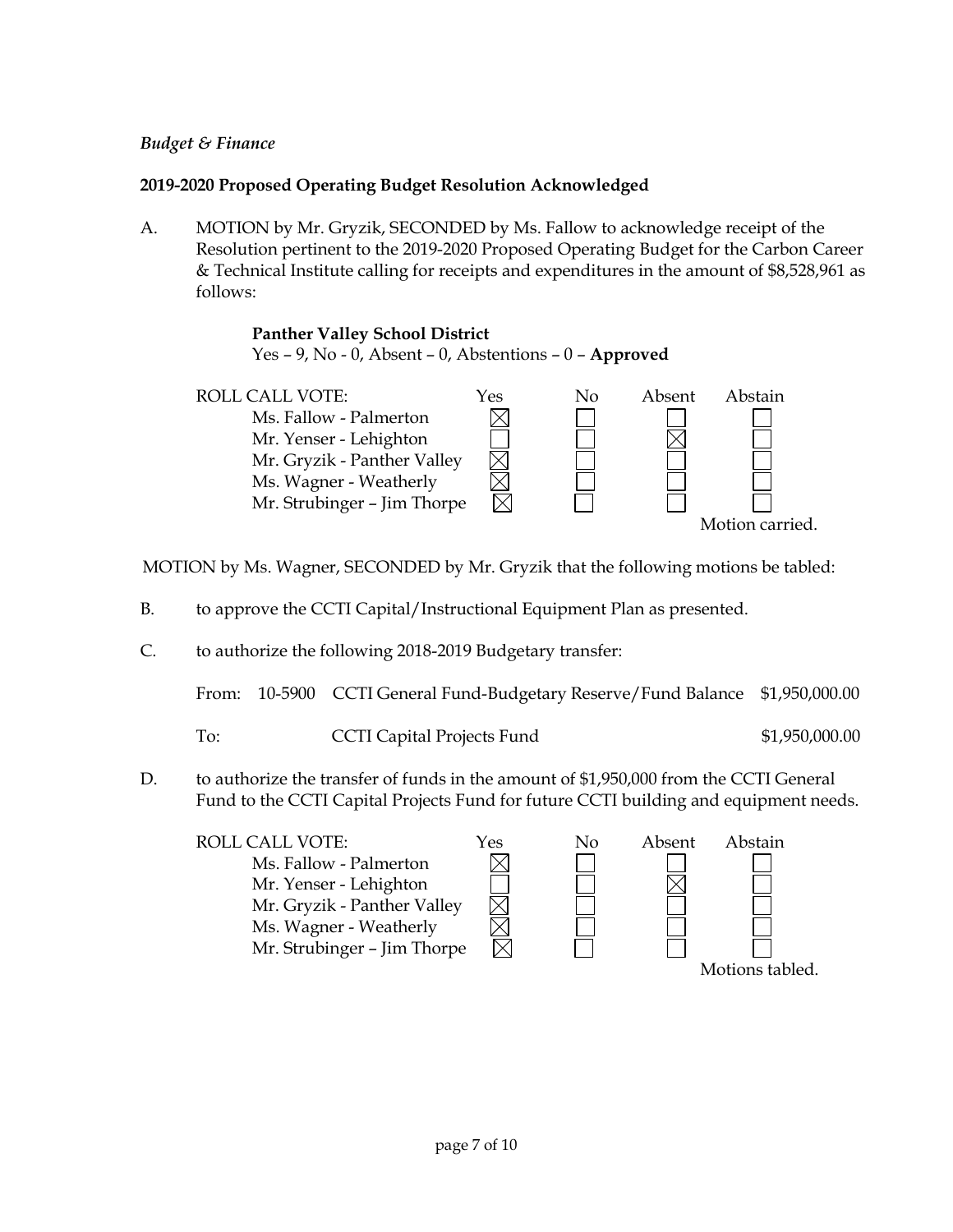### **Exam Fee Contributions Approved**

E. MOTION by Mr. Gryzik, SECONDED by Ms. Fallow that CCTI contribute an amount not to exceed \$45 (approximately half of the total cost) toward AP exam fees for eligible students testing within the 2018-2019 school year, and that CCTI contribute the \$15 per exam fee for students taking the PSAT exam within the 2019-2020 school year.



### *Buildings & Grounds*

### **Security System Additions Approved**

- A. MOTION by Mr. Gryzik, SECONDED by Ms. Fallow to approve the following security system additions to support student and school safety at a cost not to exceed \$18,000
	- a. Extend the video surveillance system and install a PTZ camera with IR for Maintenance Building, license, installation, configuration into system, and testing. (\$3,500.00)
	- b. Extend the access control network to transmit audio from the paging system out to the Upper Field and Storage Garages with wireless bridge, converters, powered speakers (\$2,750.00)
	- c. Extend the access control network to the Carbon Career and Technical Institute Maintenance Buildings. (\$7,888.00)
	- d. Replace aging USB badge printer with a network badge printer. DTC1250e base model USB printer, dual side, three year printer warranty (\$2,003.00). Does not include installation.

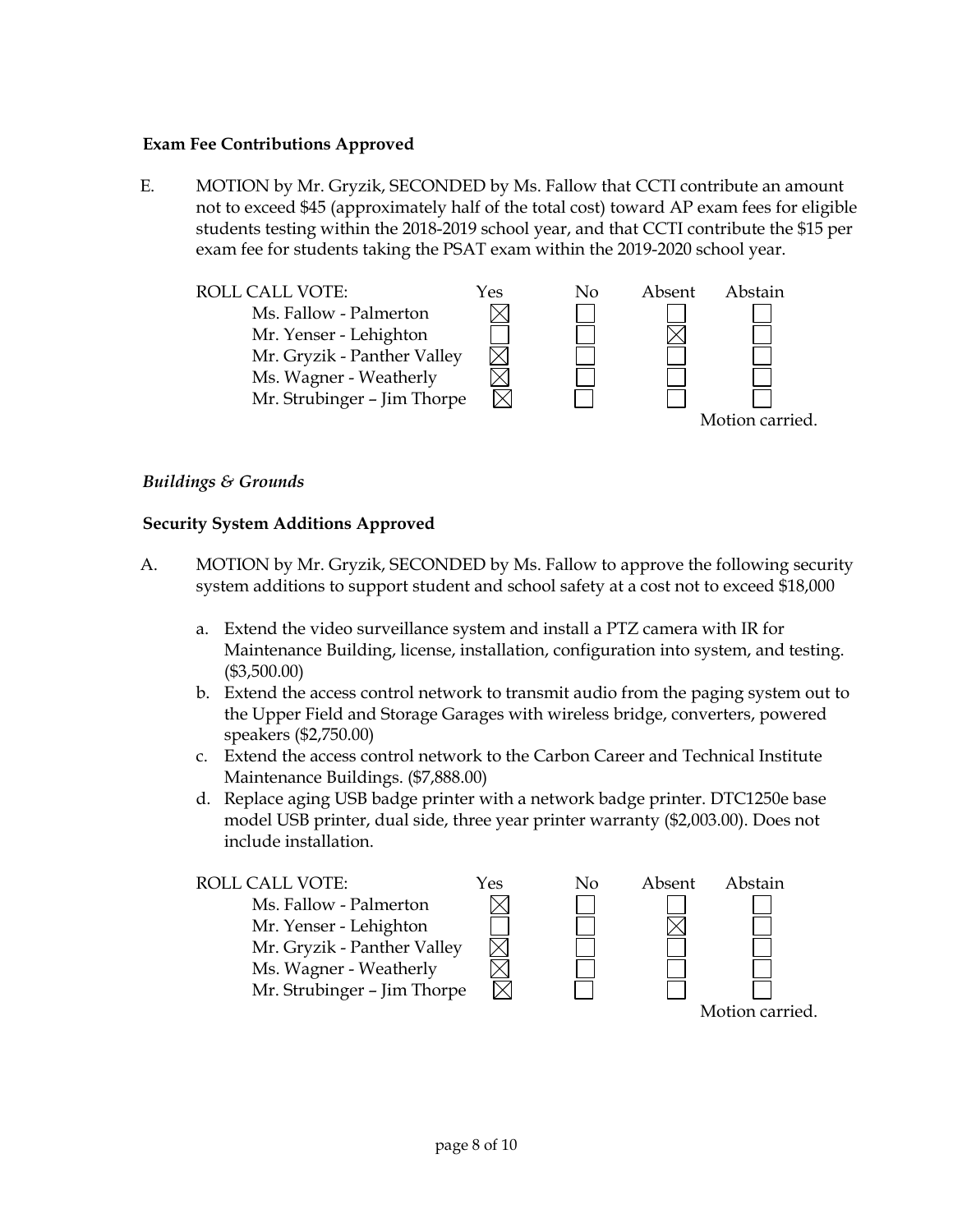#### *Administrative*

A. MOTION by Ms. Wagner, SECONDED by Mr. Gryzik to accept the position description of Facilitator of Special Education, as presented this evening.



### **Reports**

A. MOTION by Ms. Wagner SECONDED by Ms. Fallow to accept the Carbon Career & Technical Institute Foundation Report, as presented.

Note: The balance in this account stands at \$2,125.20.

VOTE: YES - 4 NO - 0 ABSENT - 1 ABSTENTIONS - 0

Motion carried.

### **Administrative Reports**

- A. MOTION by Mr. Gryzik, SECONDED by Ms. Wagner to accept Administrative Reports from the following:
	- a. Mr. Brent Borzak, Principal
	- b. Ms. Francine Kluck, Adult Education Site Supervisor

VOTE: YES - 4 NO - 0 ABSENT - 1 ABSTENTIONS - 0

Motion carried.

### **Old Business**

NONE

#### **New and Miscellaneous Business**

NONE